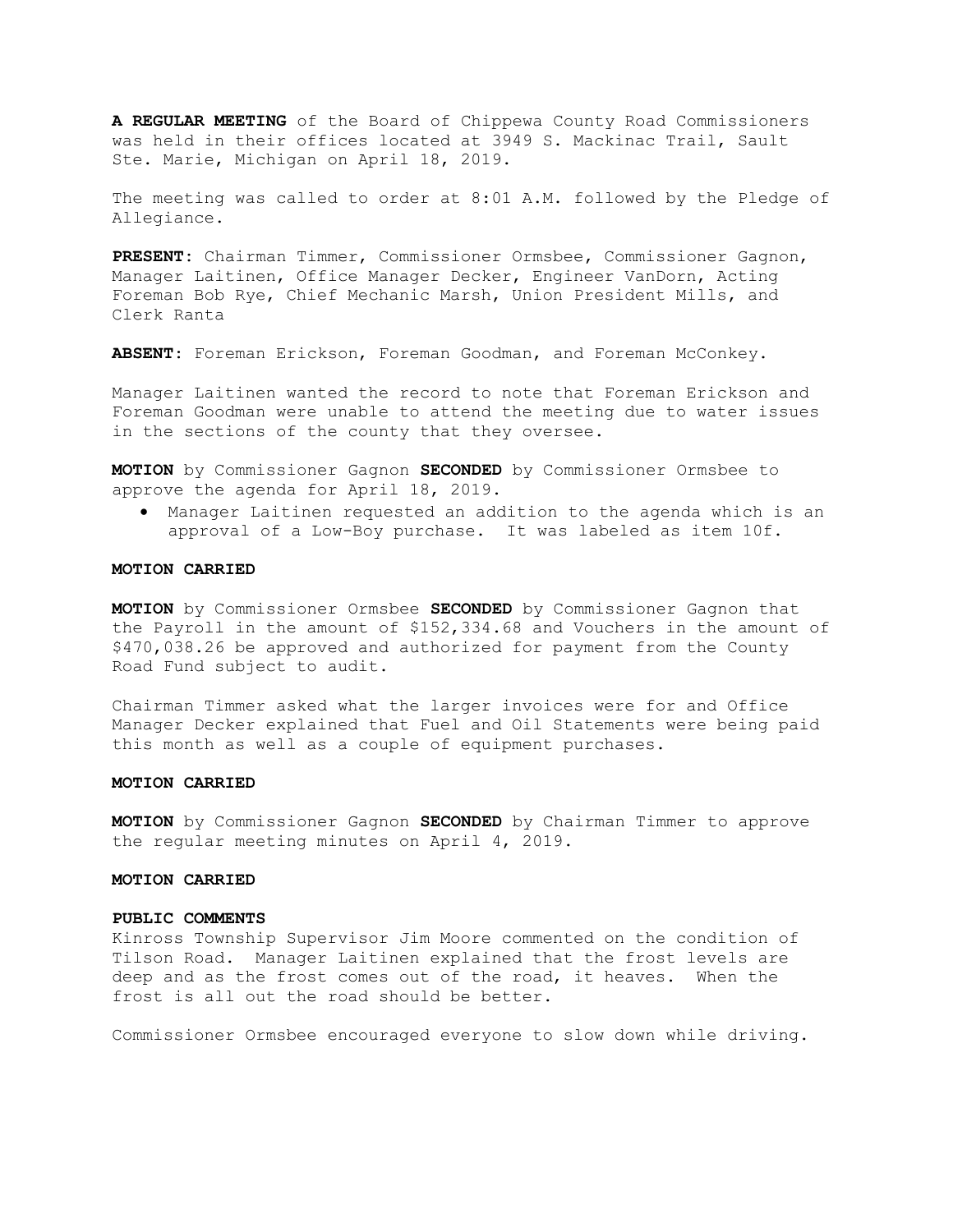## STAFF REPORTS

Acting Foreman Bob Rye

- The rivers are high.
- Transitioning from winter to summer equipment.
- Checking for water issues.

Office Manager Decker

- Drummond Island is wired on the new payroll/timecard system. It seems to be working well.
- Goetzville staff will be trained on this new system after the safety meeting on May 1, 2019.
- Working on getting internet service to the Pickford garage.
- Audit is complete.
- Fuel and Oil bids went out yesterday.

Engineer VanDorn

- Grade inspection final for the Curley Lewis project was submitted and it looks like it will be a June letting.
- Submitted local bridge application to MDOT.
- Completing grant for Wilwin Road. Waiting for the Township letter for support.
- **•** Preparing painting package.

Chief Mechanic Marsh

- The shop is super busy.
- Construction machines are being prepared for the summer.
- Making Springtime vehicle repairs.
- Systematically going through each plow truck that was used this winter and performing a maintenance check and fixing issues.
- New chassis has been ordered for the shop truck and when it is received and the body has been installed, the current shop truck will go to Sugar Island.
- $\bullet$  Still waiting for Case Grader parts for repairs. Discussed options.

Union President Mills

No Report

## MANAGER'S REPORT

- Returned from Lansing after attending the Michigan Wetland Board Meeting and JATC meeting. Both meetings went well.
- Manager Laitinen was reappointed to serve on the Wetland Banking Board. The Michigan Municipal League (MML) requirement on the board was removed. The elected officers remain the same and Manager Laitinen remains the Vice-Chairman. The Board has several project applications for this year. Most all of the funds have been allocated to the various projects. There is a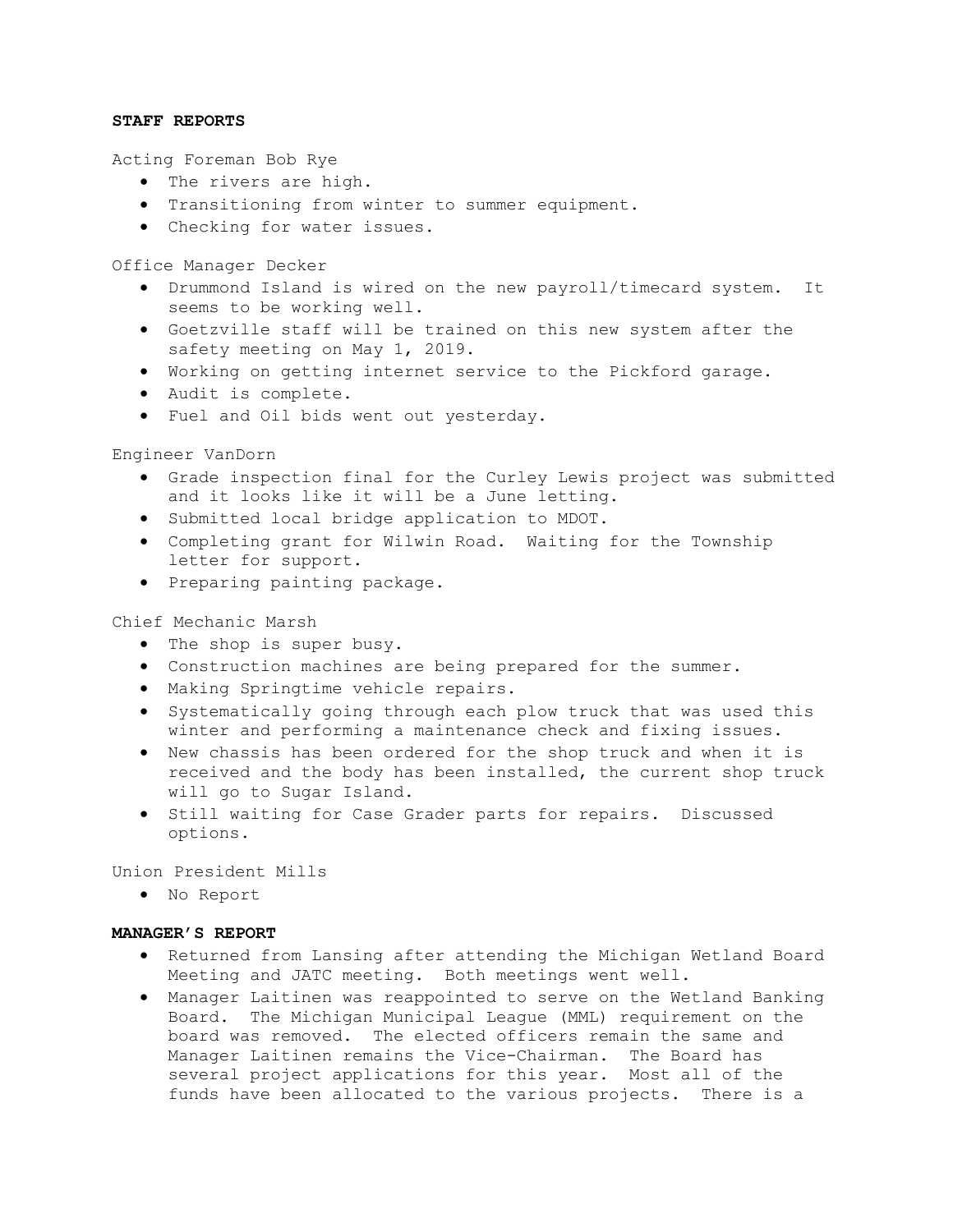joint project in the works between Chippewa and Mackinac Counties along S. Caribou Rd. in Detour, MI; although, Mackinac County is the actual applicant.

- Chairman Laitinen was invited to talk about the Little Rapids Project to the JATC and that was receive very well.
- Spoke with Michigan Representative Lee Chatfield and Michigan Senator Wayne Schmidt regarding the gas tax. Both shared that additional revenue is coming. Discussion ensued.
- Attended the local agency training in Newberry with Engineer VanDorn.
- Had a conference call regarding unfunded work liabilities. The CRA office has contacted Foster Swift to complete an outside audit. Chippewa, Baraga and Kalkaska Counties will be involved with this audit.
- Currently in discussions with MDOT regarding an extension of time for a project with Elmers. Hope to be resolved shortly.
- Contacted by Baraga County regarding Truck 666. Would like to purchase for the minimum bid price.
- Condolences in the loss of friend and former employee Roger Newland who died while ice fishing this past Monday. Also wish to express condolences to the family of Myron Mortinsen who passed away last Friday.

#### NEW BUSINESS

Third Creek Subdivision Approval

MOTION by Commissioner Gagnon SECONDED by Commissioner Ormsbee to grant final approval for the Third Creek Subdivision plat.

## MOTION CARRIED

CRA By-Laws Ballot

MOTION by Commissioner Gagnon SECONDED by Commissioner Ormsbee to approve of the revised CRA Constitution and Bylaws.

## MOTION CARRIED

Corrective action plan for Pension and OPEB

MOTION by Commissioner Gagnon SECONDED by Commissioner Ormsbee to support the corrective action plan for Pension and OPEB and submit. MOTION CARRIED

**Signing of ACT 51 Signature Page** 

MOTION by Commissioner Ormsbee SECONDED by Commissioner Gagnon to sign the ACT 51 Signature Page.